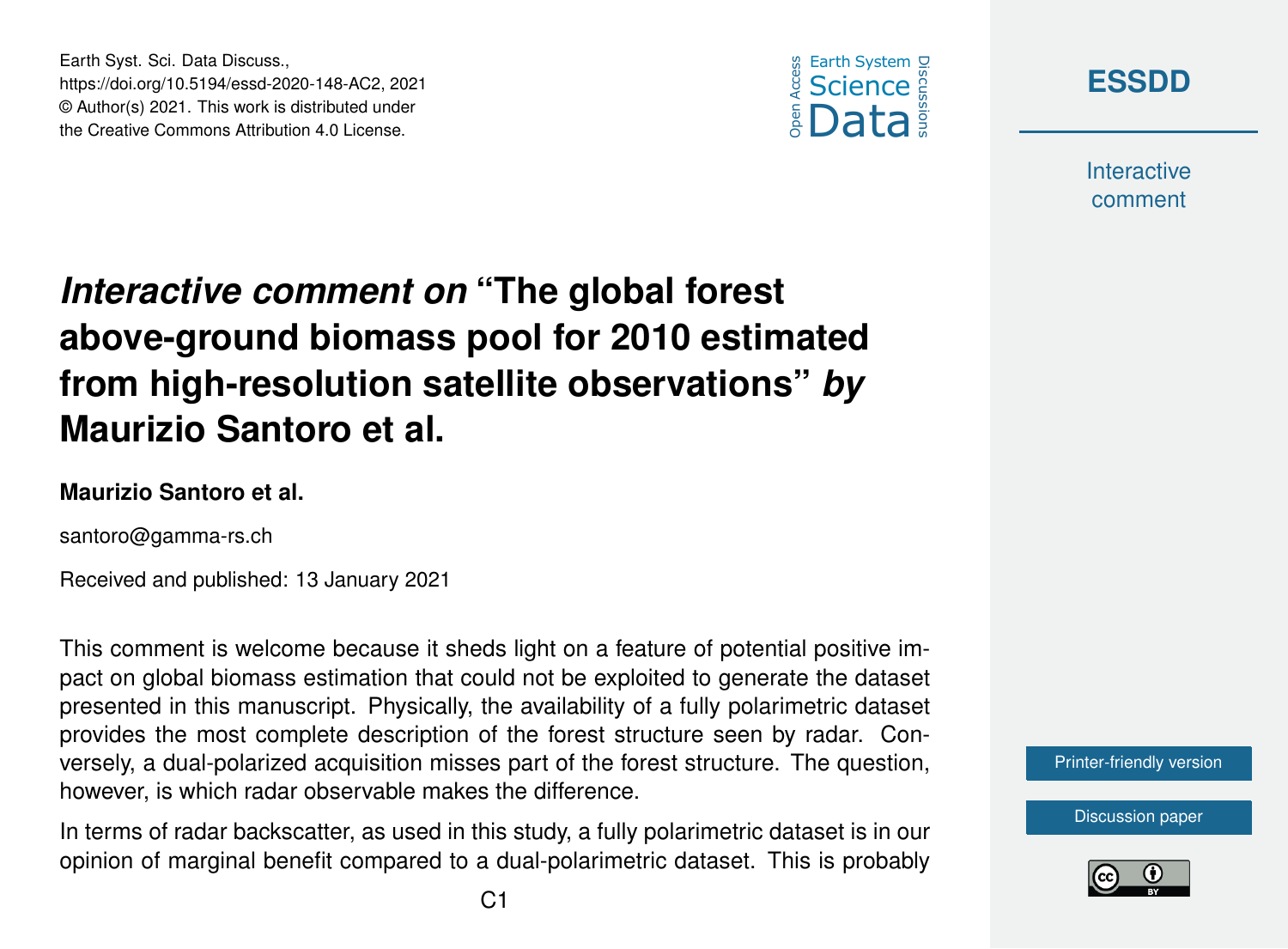the reason why fully polarimetric observations are usually ditched. Radar backscatter is a simple observable compared to more advanced observables that can be obtained from radar observations, e.g., through polarimetric, interferometric or tomographic processing. Nevertheless, these advanced observables are necessary for vegetation studies. The real potential of the fully polarimetric dataset is in the phase component of the signal because the phase captures the spatial variability of the vegetation structure more than the intensity. At L-band the scenario is, however, tricky because part of the vegetation is transparent, so the understanding of the signal is not straightforward.

Probably, the lack of a broad understanding of how the diversity of vegetation structure globally affects the polarimetric signal is the answer to the questions above. The global forest biomass retrieval presented in this study is based on evidence from an extensive literature (Santoro and Cartus, 2018) that assessed radar backscatter observations all over the world. This understanding is, in our opinion, still in its infancy for polarimetric observables. The lack of repeated observations at multiple locations is a reason for the slow development of large-scale thematic mapping based on polarimetric observations. Given the lack of knowledge, it is therefore premature to advocate satellite missions focusing on fully polarimetric observations. Of course, other variables affect the decision whether to select a DP over a FP mission (e.g., revisit times, bandwidth, frequency of observations) but this goes beyond the question posted in this comment on whether FP observations are of benefit to global forest biomass estimation.

Narrowing down our reply to this study, the availability of a global dataset of L-band FP data consisting of multiple acquisitions throughout one year would have been of enormous benefit to overcome what we see as two major weaknesses, i.e. the underestimation in forests with high AGB and the inability to capture small-scale variability of vegetation structure.

In our retrieval procedure, GSV (and thereof AGB) is predicted from observations of the radar backscatter, which combines horizontal properties of the canopy (density of trees, branches, foliage) and vertical properties (height) in a single measurement. The

## **[ESSDD](https://essd.copernicus.org/preprints/)**

**Interactive** comment

[Printer-friendly version](https://essd.copernicus.org/preprints/essd-2020-148/essd-2020-148-AC2-print.pdf)

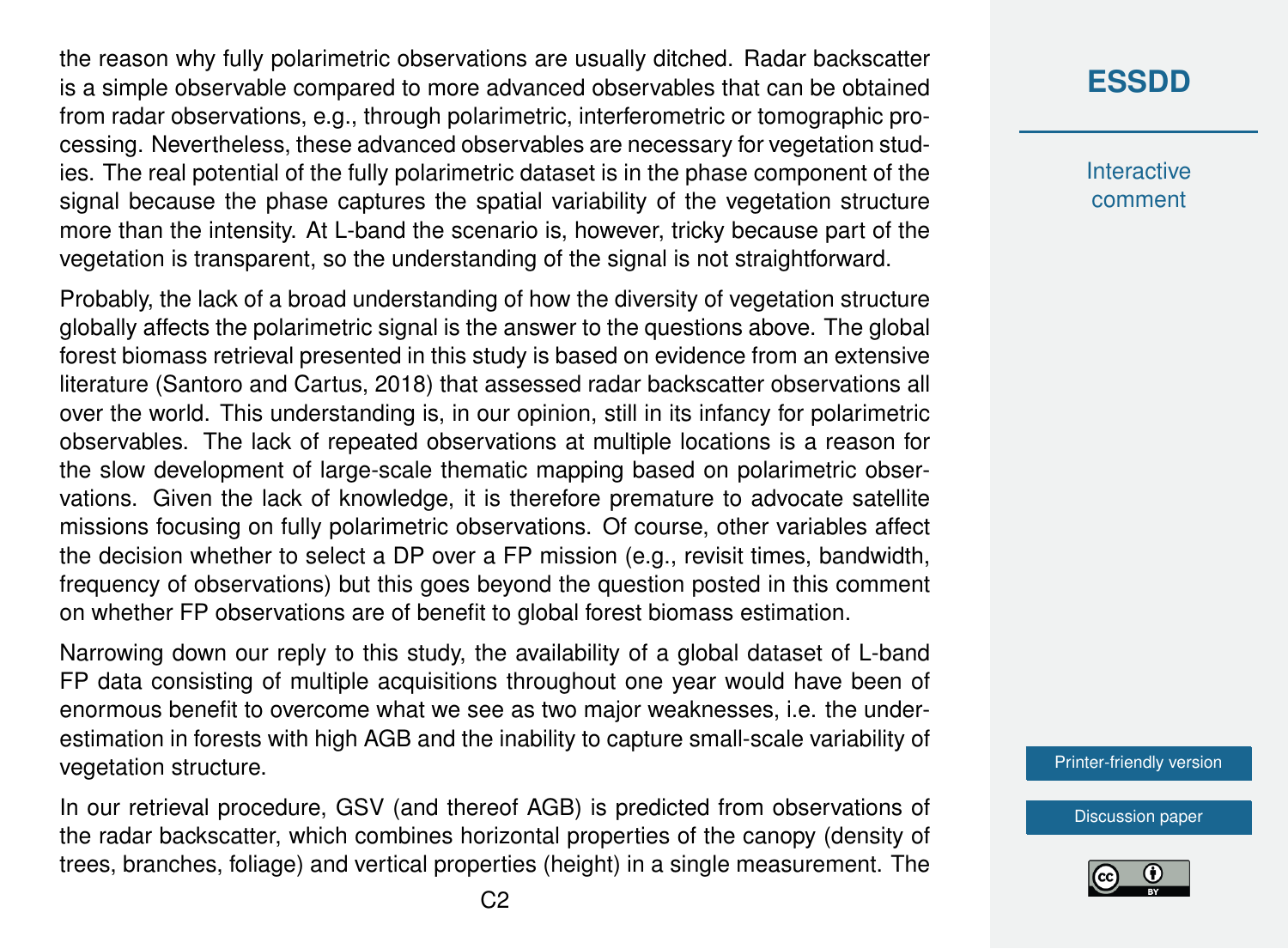limited capability of C- and L-band signals to penetrate dense canopies leads to weaker sensitivity of the backscatter to taller and denser forests. Resolving such forests with a closed canopy and different heights, i.e., different biomass levels, with backscatter observations implies considerable errors. In our study, several measures were implemented to reduce these errors (multi-temporal observations, spatially adaptive estimation of model parameters, simplifications in the retrieval models, etc.). Nonetheless, we could not overcome the inherent limitations of the observations, resulting in systematic retrieval errors

Again, the fact that the radar backscatter is an ensemble of horizontal and vertical properties of the vegetation is a limiting factor in ecologically diverse environments. Although we did not assess the global AGB dataset with respect to ecological zoning, we may assume that the dataset presents some systematic issues in regions where the radar observables could not resolve different vegetation structures. Resolving structures by polarimetric observations would be of substantial aid to improve biomass mapping.

In conclusion, although this manuscript does not discuss which satellite observations are most suited to estimate biomass globally, this comment provides some indications on the role of FP observations in future biomass mapping activities: 1. Foster studies on polarimetric observables at multiple sites; such studies should assess simultaneously the benefit of multi-temporal and multi-frequency observations 2. Undertake benchmark studies of FP vs. DP-based retrievals in forests prone to retrieval errors with the latter type of data (tropical rainforest, ecologically diverse environments) 3. Explore whether the polarimetric observables from global FP datasets (ALOS-1 and ALOS-2) present a diversity of values compared to the basic radar backscatter from DP observations

A solid knowledge of the FP observables would certainly foster discussion on the gain from implementing FP observations in future L-band SAR missions.

### **[ESSDD](https://essd.copernicus.org/preprints/)**

**Interactive** comment

[Printer-friendly version](https://essd.copernicus.org/preprints/essd-2020-148/essd-2020-148-AC2-print.pdf)